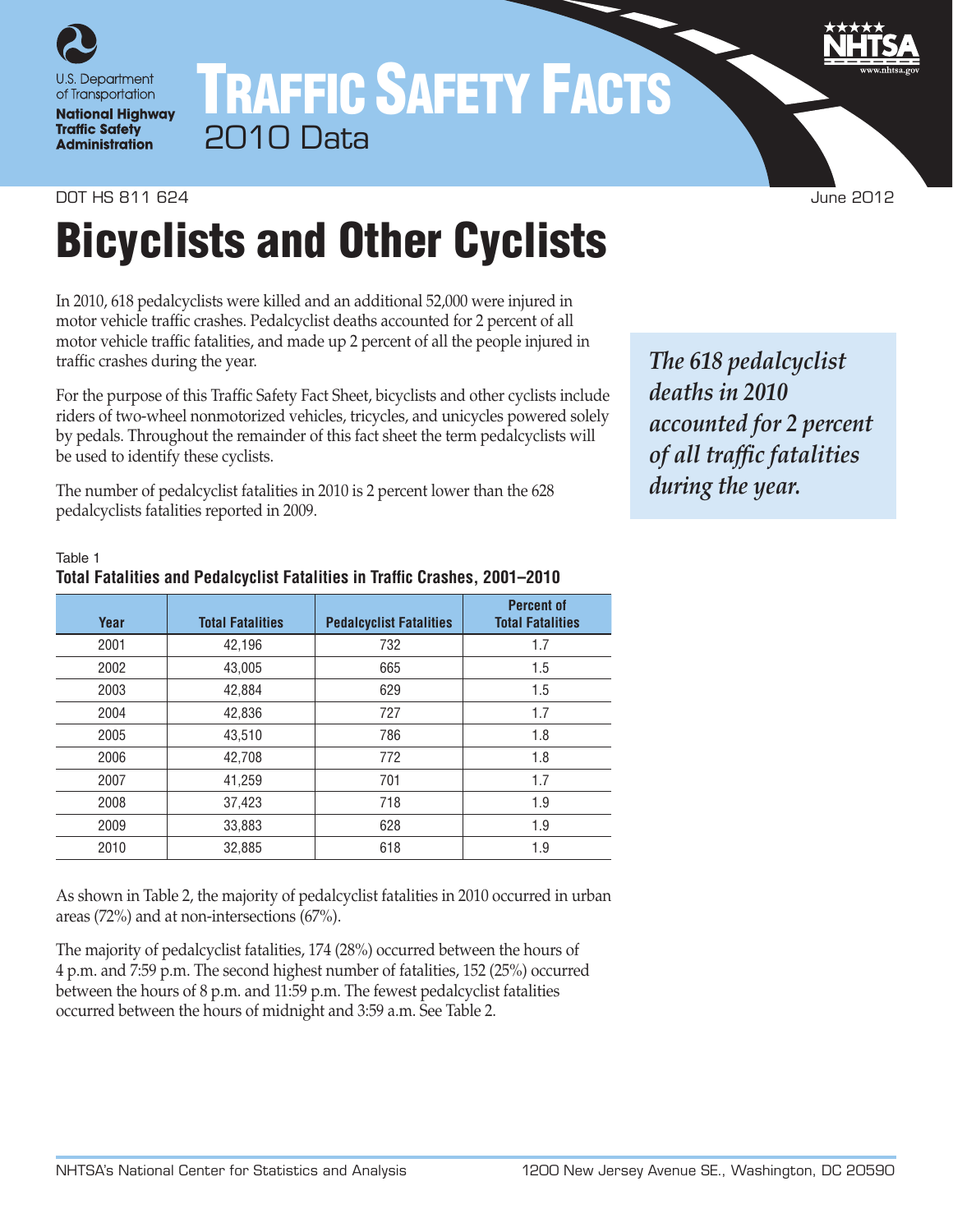Table 2

**Percentage of Pedalcyclist Fatalities in Relation to Land Use, Non-Motorist Location and Time of Day**

|                             | <b>Percentage of the Pedalcyclists Killed</b> |      |  |  |  |
|-----------------------------|-----------------------------------------------|------|--|--|--|
| <b>Pedalcyclists Killed</b> | 2009                                          | 2010 |  |  |  |
|                             | <b>Land Use</b>                               |      |  |  |  |
| Rural                       | 30%                                           | 28%  |  |  |  |
| Urban                       | 70%                                           | 72%  |  |  |  |
|                             | <b>Non-Motorist Location</b>                  |      |  |  |  |
| Intersection                | 33%                                           | 33%  |  |  |  |
| Non-Intersection            | 67%<br>67%                                    |      |  |  |  |
|                             | <b>Time of Day</b>                            |      |  |  |  |
| Midnight $-3:59$ a.m.       | 8%                                            | 7%   |  |  |  |
| $4$ a.m. $-7:59$ a.m.       | 12%                                           | 11%  |  |  |  |
| $8$ a.m. $-11:59$ a.m.      | 14%                                           | 13%  |  |  |  |
| Noon $-3:59$ p.m.           | 17%                                           | 17%  |  |  |  |
| 4 p.m. $-7:59$ p.m.         | 29%                                           | 28%  |  |  |  |
| 8 p.m. - 11:59 p.m.         | 19%                                           | 25%  |  |  |  |

## **Age**

In 2010, the average age of pedalcyclists killed in traffic crashes was 42. During the past 10 years, there has been a steady increase in the average age of both pedalcyclists killed and injured (Table 3).

#### Table 3

**Average Age of Pedalcyclists Killed and Injured, 2001–2010**

| Year      | <b>Pedalcyclists Killed Average Age</b> | <b>Pedalcyclists Injured Average Age</b> |
|-----------|-----------------------------------------|------------------------------------------|
| 2001      | 36                                      | 26                                       |
| 2002      | 36                                      | 28                                       |
| 2003      | 36                                      | 27                                       |
| 2004      | 39                                      | 29                                       |
| 2005      | 39                                      | 29                                       |
| 2006      | 41                                      | 30                                       |
| 2007      | 40                                      | 30                                       |
| 2008      | 41                                      | 31                                       |
| 2009      | 41                                      | 31                                       |
| 2010      | 42                                      | 31                                       |
| 2001-2010 | 39                                      | 29                                       |

Pedalcyclists under age 16 accounted for 11 percent of all pedalcyclists killed and 21 percent of all those injured in traffic crashes in 2010. By comparison, pedalcyclists under age 16 accounted for 21 percent of all those killed and 38 percent of those injured in 2001.

Pedalcyclists ages 25 to 64 have made up an increasing proportion of all pedalcyclist deaths since 2001. The proportion of pedalcylist fatalities among those ages 25 to 64 was 16% higher in 2010 as in 2001(65% and 56%, respectively).

## **Important Safety Reminders**

All bicyclists should wear properly fitted bicycle helmets every time they ride. A helmet is the single most effective way to prevent head injury resulting from a bicycle crash.

Bicyclists are considered vehicle operators; they are required to obey the same rules of the road as other vehicle operators, including obeying traffic signs, signals, and lane markings. When cycling in the street, cyclists must ride in the same direction as traffic.

Drivers of motor vehicles need to share the road with bicyclists. Be courteous—allow at least three feet clearance when passing a bicyclist on the road, look for cyclists before opening a car door or pulling out from a parking space, and yield to cyclists at intersections and as directed by signs and signals. Be especially watchful for cyclists when making turns, either left or right.

Bicyclists should increase their visibility to drivers by wearing fluorescent or brightly colored clothing during the day, dawn, and dusk. To be noticed when riding at night, use a front light and a red reflector or flashing rear light, and use retro-reflective tape or markings on equipment or clothing.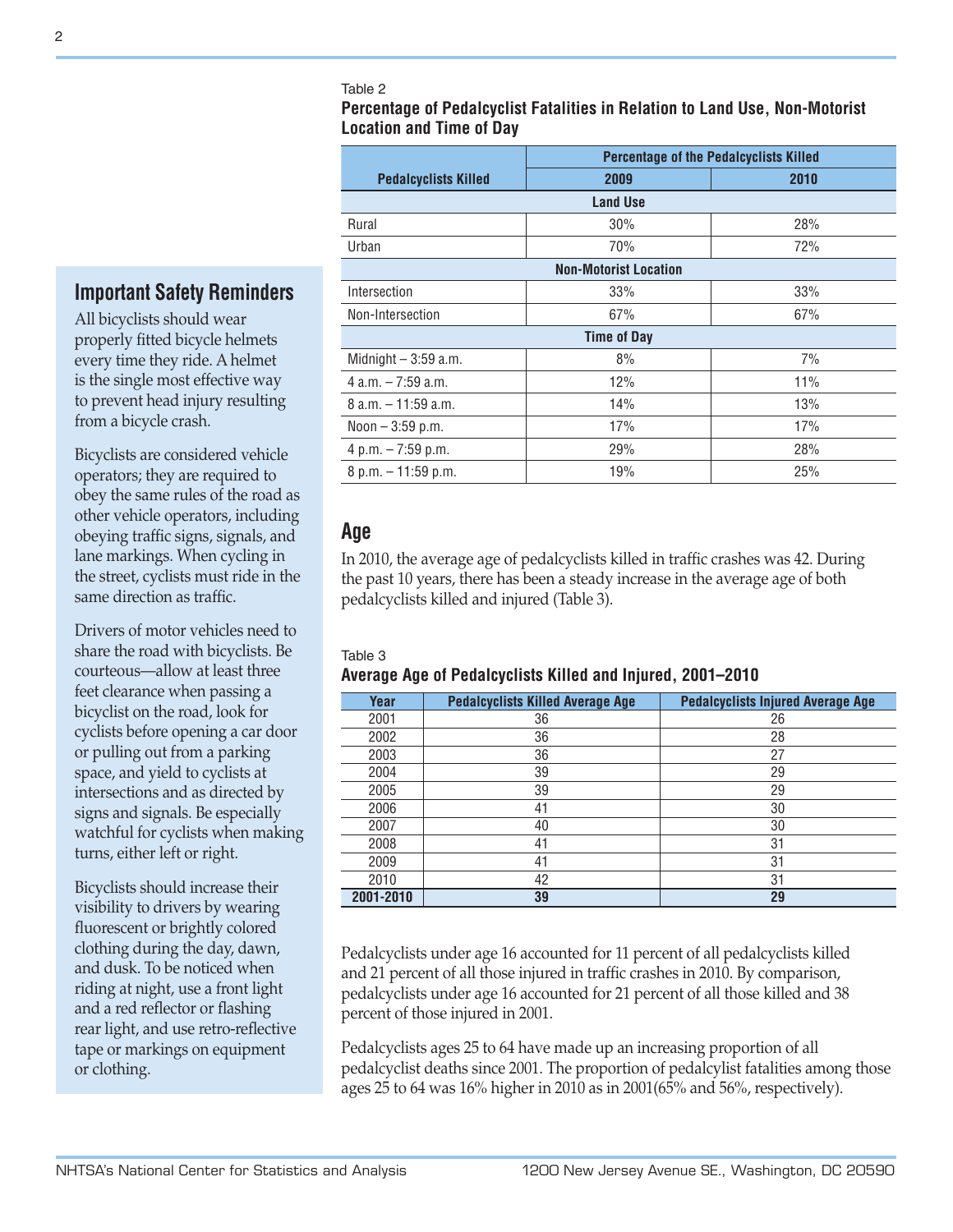About one-tenth (11%) of the pedalcyclists killed in traffic crashes in 2010 were between 5 and 15 years old. The pedalcylist fatality rate for this age group in 2010 was 1.5 per million population—about 25 percent lower than the rate for all pedalcyclists (2.00 per million population). The injury rate for this age group was 231 per million population, compared with 167 per million population for pedalcyclists of all ages.

### **Gender**

The majority of the pedalcyclists killed or injured in 2010 were males (86% and 75%, respectively). The highest number of male fatalities were between the ages of 45 and 54 (23%), and the most males injured were between 25 and 34 (21%).

In 2010, the pedalcyclist fatality rate per capita was almost seven times higher for males than for females, and the injury rate per capita was more than three times higher for males.

*Seventy-two percent of all pedalcyclist deaths in 2010 occurred in urban areas.*

#### Table 4

| Pedalcyclists Killed and Injured and Fatality and Injury Rates by Age and Sex, 2010 |  |
|-------------------------------------------------------------------------------------|--|
|-------------------------------------------------------------------------------------|--|

|                    | <b>Male</b>                       |                                  |                          |                                   | <b>Female</b>                    |                          |                                   | <b>Total</b>                     |                          |  |
|--------------------|-----------------------------------|----------------------------------|--------------------------|-----------------------------------|----------------------------------|--------------------------|-----------------------------------|----------------------------------|--------------------------|--|
| Age<br>(Years)     | <b>Killed</b>                     | <b>Population</b><br>(thousands) | <b>Fatality</b><br>Rate* | <b>Killed</b>                     | <b>Population</b><br>(thousands) | <b>Fatality</b><br>Rate* | <b>Killed</b>                     | <b>Population</b><br>(thousands) | <b>Fatality</b><br>Rate* |  |
| $5$                |                                   | 10,318                           | 0.10                     | 0                                 | 9,883                            | 0.00                     | 1                                 | 20,201                           | 0.05                     |  |
| $5 - 9$            | $\overline{12}$                   | 10,407                           | 1.15                     | 6                                 | 9,975                            | 0.60                     | $\overline{18}$                   | 20,382                           | 0.88                     |  |
| $10 - 15$          | 40                                | 12,767                           | 3.13                     | $\overline{8}$                    | 12,174                           | 0.66                     | $\overline{48}$                   | 24,941                           | 1.92                     |  |
| 16-20              | 34                                | 11,411                           | 2.98                     | 8                                 | 10,858                           | 0.74                     | 42                                | 22,269                           | 1.89                     |  |
| $21 - 24$          | $\overline{30}$                   | 8,729                            | 3.44                     | $\overline{9}$                    | 8,383                            | 1.07                     | $\overline{39}$                   | 17,111                           | 2.28                     |  |
| $25 - 34$          | $\overline{54}$                   | 20,739                           | 2.60                     | $\overline{8}$                    | 20,508                           | 0.39                     | 62                                | 41,247                           | 1.50                     |  |
| $35 - 44$          | $\overline{71}$                   | 20,396                           | 3.48                     | 10                                | 20,585                           | 0.49                     | 81                                | 40,981                           | 1.98                     |  |
| $45 - 54$          | 125                               | 22,149                           | 5.64                     | $\overline{21}$                   | 22,864                           | 0.92                     | 146                               | 45,013                           | 3.24                     |  |
| $55 - 64$          | 103                               | 17,739                           | 5.81                     | $\overline{7}$                    | 19.028                           | 0.37                     | 110                               | 36,766                           | 2.99                     |  |
| $65 - 74$          | $\overline{38}$                   | 10,161                           | 3.74                     | 6                                 | 11,681                           | 0.51                     | 44                                | 21,841                           | 2.01                     |  |
| 75-84              | 20                                | 5,486                            | 3.65                     | 1                                 | 7,578                            | 0.13                     | $\overline{21}$                   | 13,063                           | 1.61                     |  |
| $85+$              | $\overline{2}$                    | 1,807                            | 1.11                     | $\mathbf{0}$                      | 3,726                            | 0.00                     | $\overline{2}$                    | 5,533                            | 0.36                     |  |
| Total <sup>‡</sup> | 534                               | 152,108                          | 3.51                     | 84                                | 157,242                          | 0.53                     | 618                               | 309,350                          | 2.00                     |  |
|                    |                                   | <b>Male</b>                      |                          | <b>Female</b>                     |                                  |                          | <b>Total</b>                      |                                  |                          |  |
| Age                |                                   | <b>Population</b>                |                          |                                   | <b>Population</b>                |                          |                                   | <b>Population</b>                |                          |  |
| (Years)            | <b>Injured</b><br>$\overline{**}$ | (thousands)                      | <b>Injury Rate*</b>      | <b>Injured</b><br>$\overline{**}$ | (thousands)                      | <b>Injury Rate*</b>      | <b>Injured</b><br>$\overline{**}$ | (thousands)                      | <b>Injury Rate*</b>      |  |
| $5$                |                                   | 10,318                           | 10                       |                                   | 9,883                            | 6                        |                                   | 20,201                           | 8                        |  |
| $5 - 9$            | 2,000                             | 10,407                           | 172                      | 1,000                             | 9,975                            | $\overline{67}$          | 2,000                             | 20,382                           | 121                      |  |
| $10 - 15$          | 6,000                             | 12,767                           | 484                      | 2,000                             | 12,174                           | 150                      | 8,000                             | 24,941                           | 321                      |  |
| $16 - 20$          | 4,000                             | 11,411                           | 365                      | 2,000                             | 10,858                           | 216                      | 7,000                             | 22,269                           | 292                      |  |
| $21 - 24$          | 4,000                             | 8,729                            | 471                      | 2,000                             | 8,383                            | 278                      | 6,000                             | 17,111                           | 377                      |  |
| $25 - 34$          | 8,000                             | 20,739                           | 363                      | 2,000                             | 20,508                           | 100                      | 10,000                            | 41,247                           | 232                      |  |
| $35 - 44$          | 5,000                             | 20,396                           | 247                      | 2,000                             | 20,585                           | $\overline{80}$          | 7,000                             | 40,981                           | 163                      |  |
| $45 - 54$          | 6,000                             | 22,149                           | 267                      | 1,000                             | 22,864                           | $\overline{37}$          | 7,000                             | 45,013                           | 150                      |  |
| $55 - 64$          | 3,000                             | 17,739                           | 148                      | 1,000                             | 19,028                           | $\overline{34}$          | 3,000                             | 36,766                           | 89                       |  |
| 65-74              | 1,000                             | 10,161                           | 74                       | $\overline{**}$                   | 11,681                           | $\overline{20}$          | 1,000                             | 21,841                           | 45                       |  |
| $75 - 84$          | 1,000                             | 5,486                            | 127                      | $* *$                             | 7,578                            | $\overline{12}$          | 1,000                             | 13,063                           | 60                       |  |
| $85+$              | $\star\star$                      | 1,807                            | 18                       | $\star\star$                      | 3,726                            | $\overline{24}$          | $\star\star$                      | 5,533                            | $\overline{22}$          |  |
| <b>Total</b>       | 39,000                            | 152,108                          | 256                      | 13,000                            | 157,242                          | 81                       | 52,000                            | 309,350                          | 167                      |  |

\*Rate per million population.

\*\*Less than 500 injured, injury rate not shown.

‡ Total includes 4 killed of unknown gender.

**Source:** Fatalities — Fatality Analysis Reporting System, NHTSA. Injured — General Estimates System, NHTSA. Population — Bureau of the Census.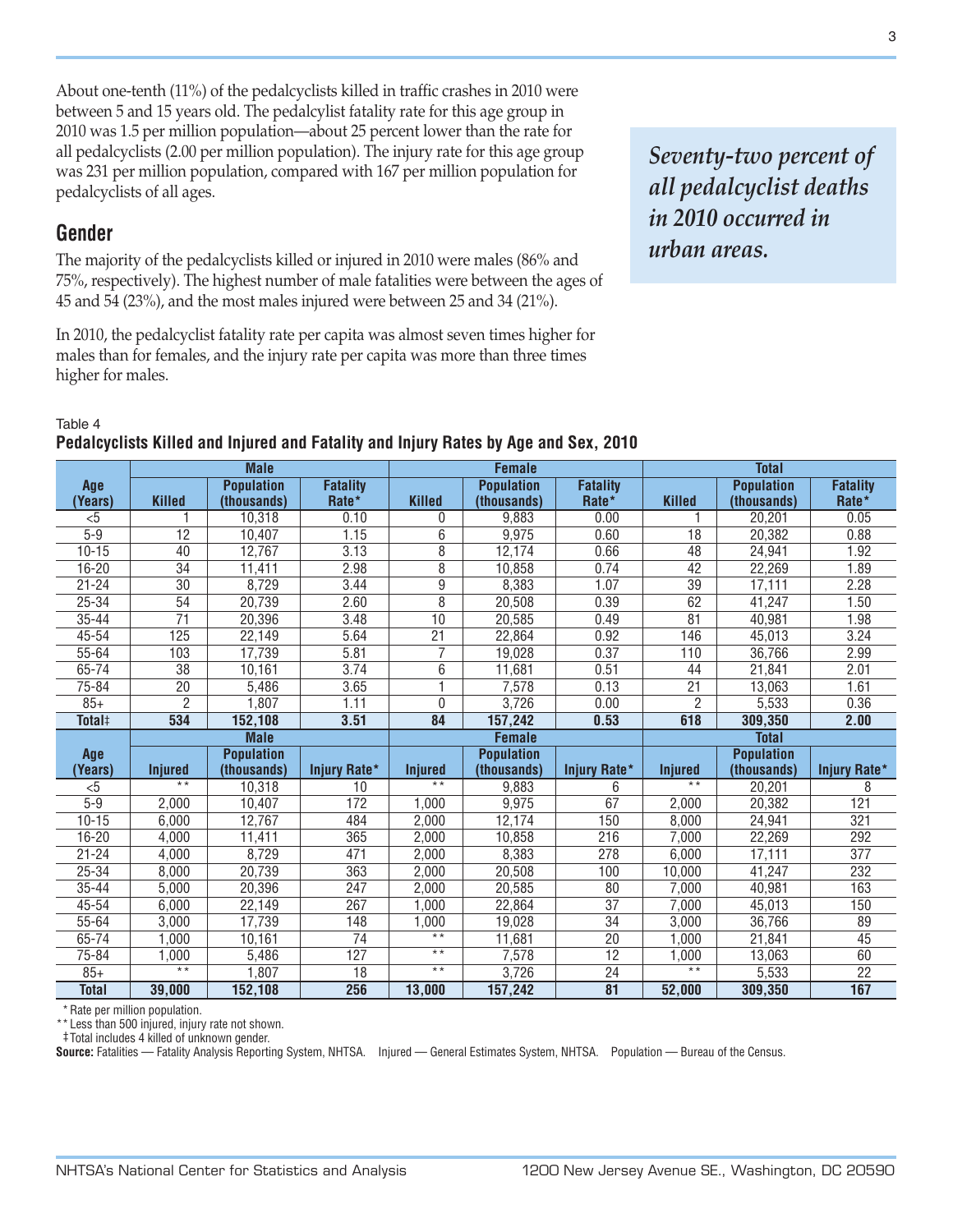## **Alcohol Involvement**

Almost one-fourth (24%) of the pedalcyclists killed in 2010 had a blood alcohol concentration (BAC) of .01 grams per deciliter  $(g/dL)$  or higher, and over one- fifth (21%) had a BAC of .08 g/dL or higher. Alcohol-involvement—either for the driver of a motor vehicle or the pedalcyclist—was reported in more than 34 percent of the traffic crashes that resulted in pedalcyclist fatalities in 2010. In 30 percent of the crashes, either the driver or the pedalcyclist was reported to have a BAC of .08 g/dL or higher. Lower alcohol levels (BAC .01 to .07 g/dL) were reported in an additional 4 percent of crashes.

Table 5

|             | Crashes Involving a Pedalcyclist Fatality by the Highest BAC of Involved Riders |  |
|-------------|---------------------------------------------------------------------------------|--|
| and Drivers |                                                                                 |  |

|      | $BAC = .00$   |         | $BAC = .01-.07$ |         | $BAC=.08+$    |         | $BAC=.01+$    |         | <b>Total</b> |
|------|---------------|---------|-----------------|---------|---------------|---------|---------------|---------|--------------|
| Year | <b>Number</b> | Percent | <b>Number</b>   | Percent | <b>Number</b> | Percent | <b>Number</b> | Percent | Number       |
| 2009 | 380           | 61      | 39              | 6       | 207           | 33      | 245           | 39      | 625          |
| 2010 | 410           | 66      | 24              |         | 183           | 30      | 207           | 34      | 617          |

*Alcohol involvement was reported in more than 34 percent of all fatal pedalcyclist crashes in 2010.*

## **For more information:**

Information on traffic fatalities is available from the National Center for Statistics and Analysis (NCSA), NVS-424, 1200 New Jersey Avenue SE., Washington, DC 20590. NCSA can be contacted at 800-934-8517 or via the following e-mail address: [ncsaweb@dot.gov](mailto:ncsaweb%40dot.gov?subject=RE%3A%202010%20Data%20-%20Bicyclists%20and%20Other%20Cyclists). General information on highway traffic safety can be accessed by Internet users at [www.nhtsa.gov/NCSA](http://www.nhtsa.gov/NCSA). To report a safety-related problem or to inquire about motor vehicle safety information, contact the Vehicle Safety Hotline at 888-327-4236.

Other fact sheets available from the National Center for Statistics and Analysis are *Alcohol-Impaired Driving, Children, Large Trucks, Motorcycles, Occupant Protection, Older Population, Overview, Passenger Vehicles, Pedestrians, Race and Ethnicity, Rural/Urban Comparisons, School Transportation-Related Crashes, Speeding, State Alcohol Estimates, State Traffic Data,* and *Young Drivers.* Detailed data on motor vehicle traffic crashes are published annually in *Traffic Safety Facts: A Compilation of Motor Vehicle Crash Data from the Fatality Analysis Reporting System and the General Estimates System.* The fact sheets and annual Traffic Safety Facts report can be accessed online at <www-nrd.nhtsa.dot.gov/CATS/index.aspx>.



U.S. Department of Transportation

**National Highway Traffic Safety Administration**